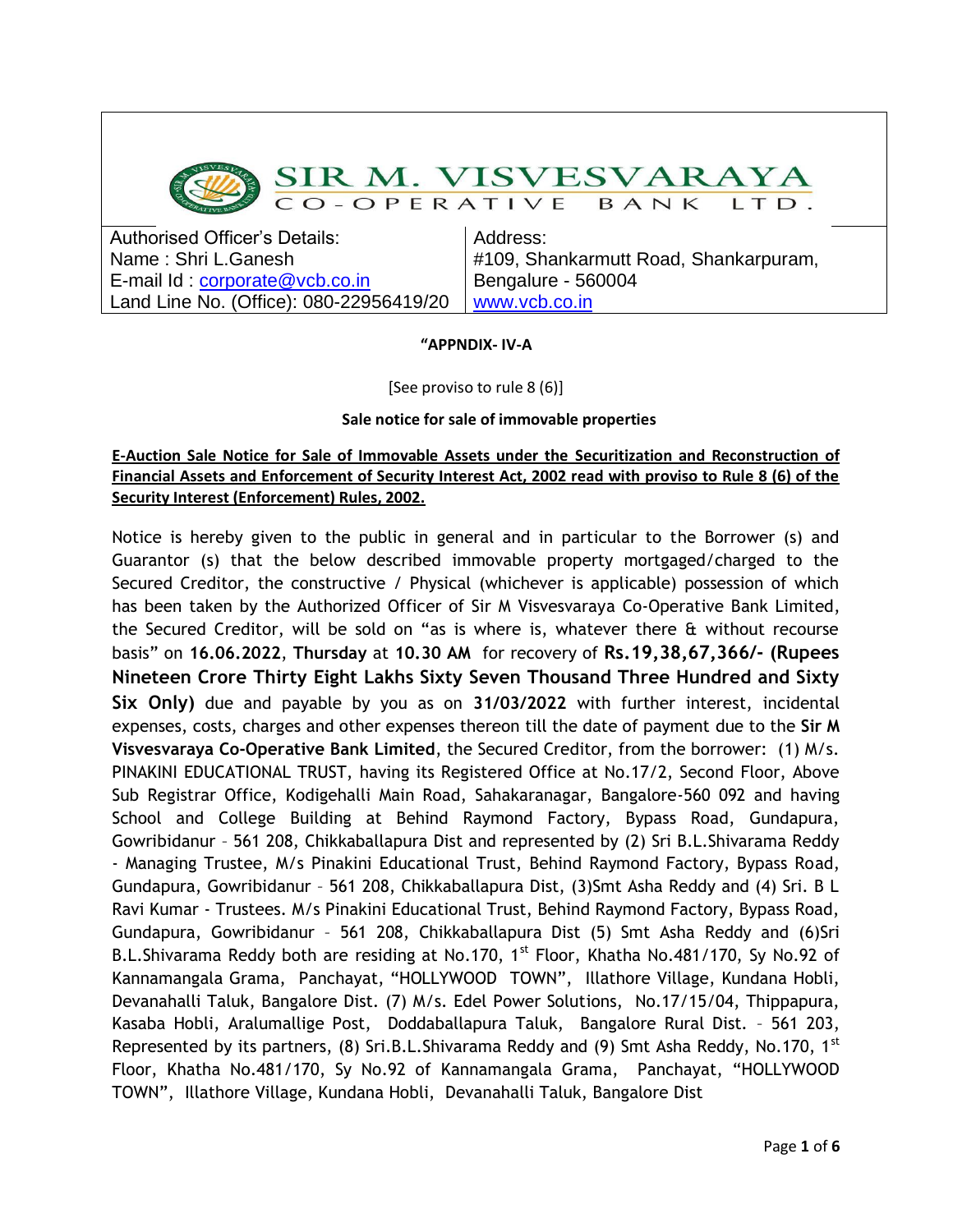The Reserve price, EMD amount and Property details are mentioned below:-

| SL<br>N <sub>o</sub> | Description of the property                                                                                                                                                                                                                                                                                                                                                                                                                                                                                                                                                                                                                                                                                                                    | Reserve<br>Price  | <b>EMD Amount</b> | Bid<br>Increment<br>Amt |
|----------------------|------------------------------------------------------------------------------------------------------------------------------------------------------------------------------------------------------------------------------------------------------------------------------------------------------------------------------------------------------------------------------------------------------------------------------------------------------------------------------------------------------------------------------------------------------------------------------------------------------------------------------------------------------------------------------------------------------------------------------------------------|-------------------|-------------------|-------------------------|
| $\mathbf{A}$         | Movable Assets and Immovable assets as<br>described in the schedule.                                                                                                                                                                                                                                                                                                                                                                                                                                                                                                                                                                                                                                                                           | Rs.29.64<br>Crore | Rs.2.97<br>Crore  |                         |
| $B-1$                | Property belongs to Sri B.L.Shivarama<br>Reddy, bearing Sy No.9/2, Gundapura<br>Village, Kasaba Hobli, Gowribidanur Taluk,<br>Chikkaballapura District, converted from<br>Agriculture to Education purpose vide<br>official memorandum ALNCR/11/2009-10,<br>dated 19.06.2009, measuring 4 Acres and<br>25 Guntas (201465 sq.ft.) out of the total<br>land of 5 Acres 15 Guntas with total built<br>area of 469.52 Squares in Ground, First,<br>Second, Third Floor of School building and<br>additional<br>school<br>building<br>under<br>construction thereon and bounded on East<br>by: Road and remaining portion of Survey<br>No.9/2, West by : Land on Survey No.8,<br>North by : Land on Survey No.6, South by<br>:Land on Survey No.10. | Rs.27.50<br>Crore | Rs.2.75<br>Crore  | Rs.27.50<br>Lakhs       |
| $B-2$                | Property belonging to Smt Asha Reddy<br>bearing No.170 in Khatha No.481/170 E<br>(150300200401101641),<br>No.<br>Khatha<br>measuring 3760 sq.ft. with the residential<br>house, on the aforesaid site, measuring<br>3330 sq.ft. built up area with Ground and<br>first floor falling under Survey No.92 of<br>Kannamangala Grama Panchayat, in the<br>private Layout known as "HOLLYWOOD<br>TOWN" carved out of Sy No.87/1, 88/1,<br>91,92,90/2 & 102/2, Illathore Village,<br>Kundana Hobli, Devanahalli Taluk,<br>Bangalore Dist and bounded on East by<br>Plot No.169 of Hollywood Town, West by:<br>Plot No.171 of Hollywood Town, North by:<br>Compound wall of Hollywood Town, South<br>by: Service Road of Hollywood Town               | Rs.1.81<br>Crore  | Rs.18.10<br>Lakhs | Rs.1.81<br>Lakhs        |
| $B-3$                | Movable assets - Furniture and fixtures,<br>Sports equipments, Computer accessories,<br>Lab equipments, and office equipments<br>etc.avaliable in the School building                                                                                                                                                                                                                                                                                                                                                                                                                                                                                                                                                                          | Rs.33.00<br>Lakhs | Rs.3.30<br>Lakhs  | Rs.33,000/-             |

# ASSETS BEING AUCTIONED AND RESERVE PRICES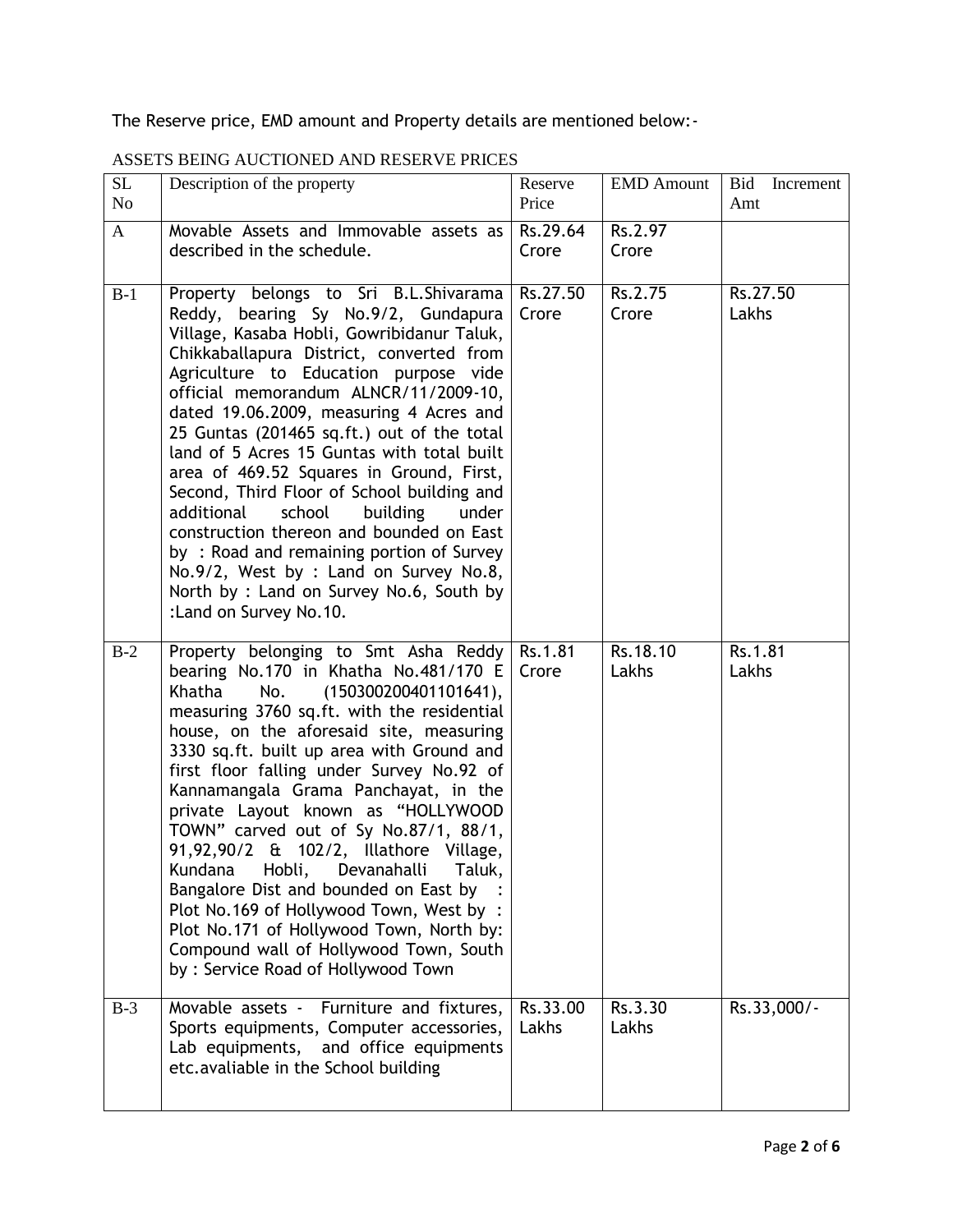| Date & time of Auction sale                                                                      | 23.06.2022, Thursday from 10.30 AM (with<br>unlimited auto extension of 5 minutes) till<br>11.30 AM |  |  |  |
|--------------------------------------------------------------------------------------------------|-----------------------------------------------------------------------------------------------------|--|--|--|
| <b>Inspection Date &amp; Time</b>                                                                | 21.06.2022 and 12.00 Noon to 3.00 PM                                                                |  |  |  |
| Last date for payment of EMD                                                                     | 22.06.2022 UPTO 4.30 P.M.                                                                           |  |  |  |
| <b>Tender Identification No.</b>                                                                 | <b>SMVCB-RRN-PINAKINI</b>                                                                           |  |  |  |
| Details of the encumbrances known to the                                                         | <b>Nil</b>                                                                                          |  |  |  |
| secured creditor.                                                                                |                                                                                                     |  |  |  |
| Bank account in which EMD to be remitted.                                                        | Through EFT/ NEFT/ RTGS/ Demand drafts/                                                             |  |  |  |
|                                                                                                  | Bankers cheque in favor "Sir M Visvesvaraya                                                         |  |  |  |
|                                                                                                  | Co-Operative Bank Limited, Bangalore"                                                               |  |  |  |
|                                                                                                  | Branch: RajarajeshwariNagar                                                                         |  |  |  |
|                                                                                                  | <b>Branch Code: 011016000000001</b>                                                                 |  |  |  |
|                                                                                                  | <b>IFSC Code: MVCB0000011</b>                                                                       |  |  |  |
| The e-Auction will be conducted through the Bank's                                               | M/s. C1 India Pvt. Ltd., C -104, Sector -2,                                                         |  |  |  |
| approved service provider.                                                                       | Noida -201301 (UP), Help Line No. +91 -120-                                                         |  |  |  |
|                                                                                                  | 4888888, Mr Gangadhar Naik- +91 –                                                                   |  |  |  |
|                                                                                                  | 9900711744, Help Line e-mail ID: support @                                                          |  |  |  |
|                                                                                                  | bankeauctions.com, karnataka@c1india.com, at                                                        |  |  |  |
|                                                                                                  | their web portal                                                                                    |  |  |  |
|                                                                                                  | https://www.bankeauctions.com.                                                                      |  |  |  |
| E-auction tender documents containing e-Auction bid form, declaration etc., are available in the |                                                                                                     |  |  |  |
| website of the service provider as mentioned above                                               |                                                                                                     |  |  |  |
| Terms & Conditions of the Sale                                                                   | Please refer to the link https://www.vcb.co.in                                                      |  |  |  |
|                                                                                                  | for detailed terms and conditions of the sale.                                                      |  |  |  |
| STATUTORY 30 DAYS SALE NOTICE UNDER SARFAESI ACT, 2002 was issued on                             |                                                                                                     |  |  |  |
| 07.02.2022 and 15 DAYS SALE NOTICE UNDER SARFAESI ACT, 2002 is issued on                         |                                                                                                     |  |  |  |
| 10.05.2022 to the borrower(s) guarantor(s)/ Mortgagors to pay the sum mentioned as above         |                                                                                                     |  |  |  |
| within 15 days from the date of publication of the notice failing which the Bank shall sell the  |                                                                                                     |  |  |  |
| property as per the provision laid down in the SARFAESI ACT, 2002                                |                                                                                                     |  |  |  |
|                                                                                                  |                                                                                                     |  |  |  |

#### **TERMS AND CONDITIONS OF E-AUCTION SALE**

- 1. The Immovable Property will be sold on "**AS IS WHERE IS, WHATEVER THERE & WITHOUT RECOURSE BASIS".** As such sale is without any kind of warranties & indemnities.
- 2. For participation in the auction the intending bidders have to deposit an amount equivalent to 10% of the Reserve Price of the property being caution deposit through EFT/ NEFT/ RTGS to Account **011016100000001, Branch: Rajarajeshwarinagar Branch, IFSC Code: MVCB0000011** or by means of/ Demand drafts/ Bankers cheque in favor "**Sir M Visvesvaraya Co-Operative Bank Limited, Bangalore"**. The Demand Draft / Banker's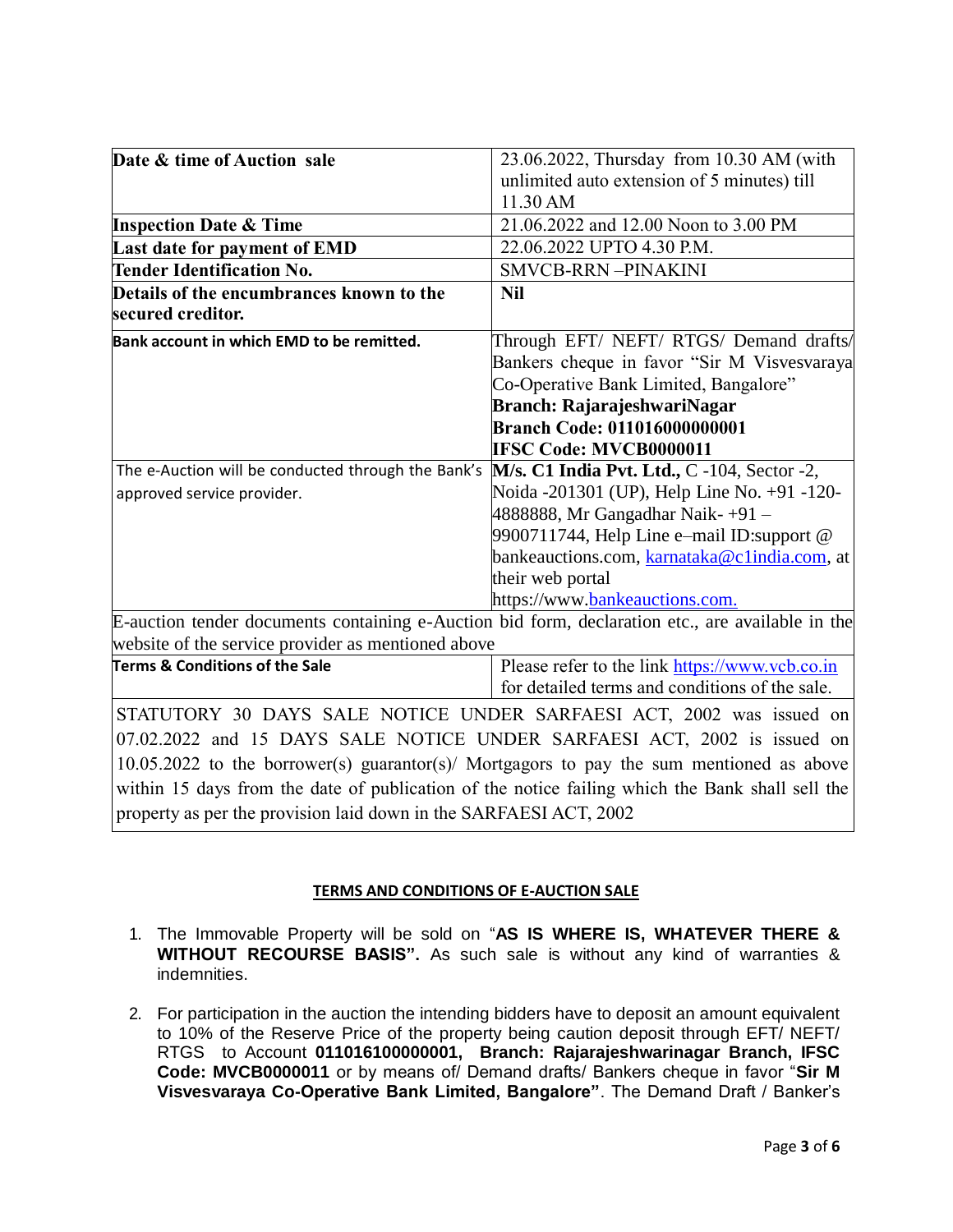Cheque / Pay Order shall be drawn after the date of publication of this Auction Sale Notice.

- 3. The successful bidder shall have to deposit 25% of the sale price, including EMD amount already deposited, immediately on acceptance of bid price by the Authorized Officer i.e. before closure of business hours on the same day or not later than next working day and the balance 75% of the sale price on or before 15<sup>th</sup> day from confirmation of sale. Default in deposit of any of the abovementioned amount(s) within the period stipulated herein by the successful bidder would entail forfeiture of the entire money already deposited and Properties shall be put to auction again and the defaulting bidder shall have no claim/ right in respect of Properties/ amount deposited.
- 4. Earnest Money Deposit (EMD) of the successful bidder shall be retained towards part sale consideration and the EMD of unsuccessful bidders shall be refunded without any interest.
- 5. The Bank is not liable to pay any interest/ refund of EMD/money paid in case of any delay in issue of confirmation of Sale/ Sale Certificate by virtue of any Tribunal/ Court Order in connection with this e-auction.
- 6. The prospective qualified bidders may avail online training on e-Auction from **M/s. C1 India Pvt. Ltd.,** C -104, Sector -2, Noida -201301 (UP), Help Line No. +91 -+91 -124-430- 2000, Mr.Gangadhar Naik- +91 – 9900711744, Help Line e–mail ID:support @bankeauctions.com, [karnataka@c1india.com,](mailto:karnataka@c1india.com) at their web portal [https://www.bankeauctions.com](https://www.bankeauctions.com/) prior to the date of e-Auction. Neither the Authorized Officer/Bank nor M/s C1 India Pvt. Ltd. will be held responsible for any Internet Network problem/Power failure/ any other technical lapses/failure etc. In order to ward-off such contingent situation, the intending bidders are requested to ensure that they are technically well equipped with adequate power back-up etc. for successfully participating in the e-Auction event. However, in case of Technical defects/holiday declared or any other reason, if the website is not available on the day of e auction, the e auction shall be postponed to next working day/website available day.
- 7. Particulars of the property / assets (viz. extent & measurements specified in the E-Auction Sale Notice has been stated to the best of information of the Bank and Bank shall not be answerable for any error, misstatement or omission. Actual extant & dimensions may differ.
- 8. It shall be the responsibilities of the interested bidders to inspect and satisfy themselves about the properties before submission of the bid(s). It shall be deemed that the intending bidders have done their own due diligence before submitting the tender. No conditional bid will be accepted.
- 9. The conditional bids may be treated as invalid. Please note that after submission of the bid/s,no correspondence regarding any change in the bid shall be entertained.
- 10. E-Auction Sale Notice issued by the Bank is an invitation to the general public to submit their bids and the same does not constitute and will not be deemed to constitute any commitment or representation on the part of the Bank.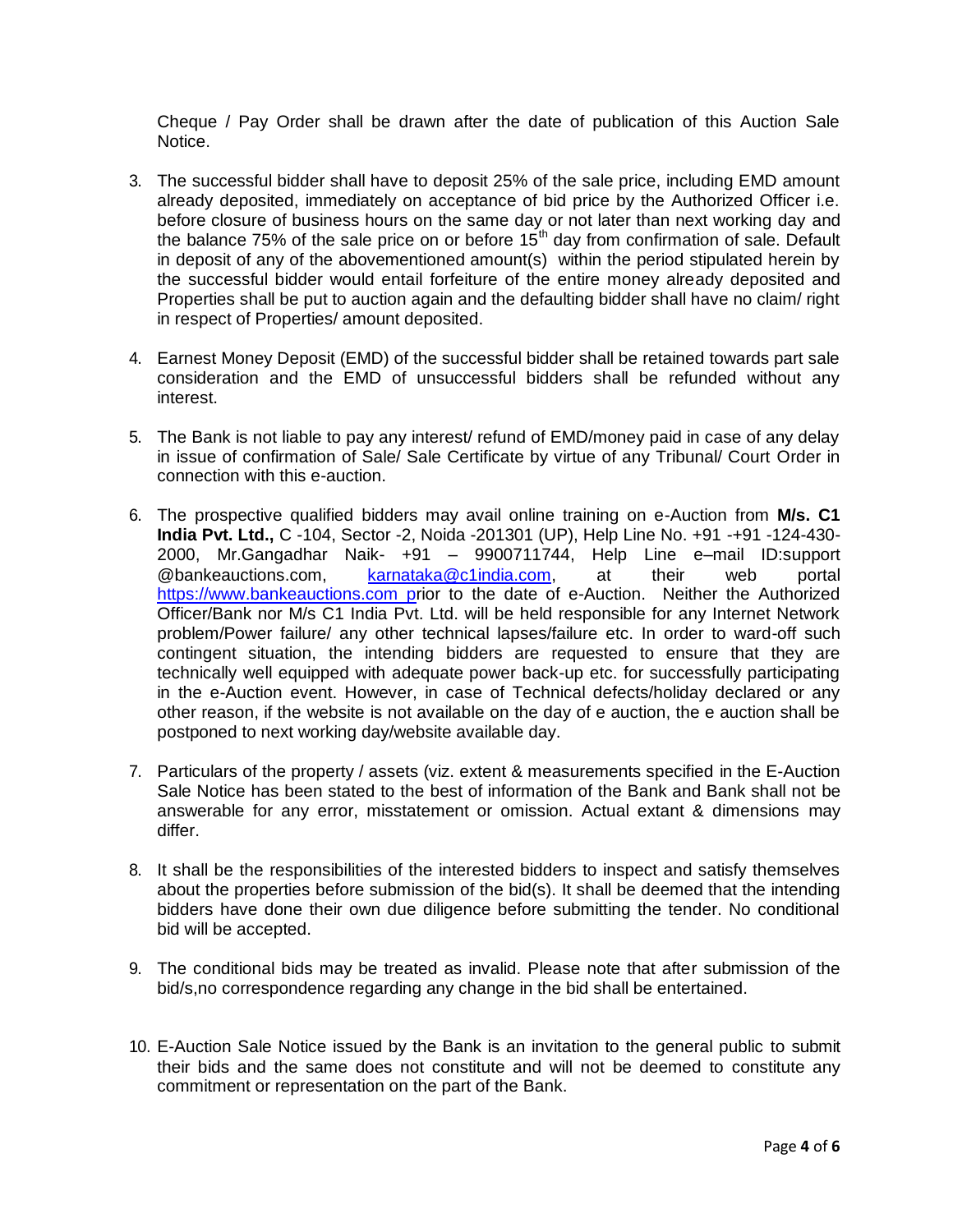- 11. The Authorized Officer/Bank is not bound to accept the highest offer and has the absolute right to accept or reject any or all offer(s) or adjourn/ postpone/ cancel the e-Auction or withdraw any property or portion thereof from the auction proceedings at any stage without assigning any reason there for.
- 12. The sale shall be subject to provisions of the Securitization and Reconstruction of Financial Assets and Enforcement of Security Interest Act, 2002 read with Security Interest (Enforcement) Rules, 2002.
- 13. The Certificate of Sale will be issued after receipt of entire sale consideration and confirmation of sale by secured creditor in the form given in Appendix V (for immovable properties) of the Security Interest (Enforcement) (Amendment) Rules, 2002 in the name of the purchaser(s) / applicant (s) only and will not be issued in any other name(s).
- 14. The sale price of any immovable property is subject to Income Tax Act and Rules and the Sale Certificate for immovable property will be issued on submission of Form 26QB & Challan for having remitted the TDS at 1% of Sale Price if any. The Sale Certificate for immovable property will be issued only on full payment of Sale Price.
- 15. The bidder should submit the evidence of EMD deposit like UTR number along with Request letter for participation in the e-Auction, self-attested copies of (i) Proof of Identification (KYC) Viz ID card/Driving Licence/Passport etc., (ii) Current Address -proof of communication, (iii) PAN card of the bidder (iv) Valid e-mail ID (v) Contact number (mobile/Land line of the bidder etc.,) to the Authorized Officer of **SIR M VISVESVARAYA CO-OPERATIVE BANK LIMITED, Corporate Office, No.109, Shankarmutt Road, Shankarpuram, Bangalore - 560004** by **22.06.2022 before 4.30 P.M.** in a sealed cover. The sealed cover should be super scribed with *"Bid for participating in E-Auction Sale- - in the A/c of Tender Notification No.* **SMVCB-RRN-PINAKINI** *"* and scan copies to be forwarded to the Authorized officer to [corporate@vcb.co.in](mailto:corporate@vcb.co.in) **so as to reach on or before 22.06.2022 by 4.30 P.M.**
- 16. In case of joint bidders, an authorization letter signed by all the bidders authorizing actual bidder (one among them who is holding a valid Digital Signature Certificate) to submit and participate in the bid on their behalf should be attached to the bid form. Similarly, in case the bidder is a company/LLP, a copy of the resolution passed by the Board of Directors authorizing the actual bidder, who is holding a valid Digital Signature, to submit and participate in the bid on its behalf should be attached. In case of Partnership/AOP/Trust, a letter of authorization in favour of a person authorizing him (who is holding a valid Digital Signature Certificate) to submit and participate in the bid on their behalf should be attached to the bid form. **The bid submitted without the EMD shall be summarily rejected.** The conditional bids may be treated as invalid. Please note that after submission of the bid/s, no correspondences regarding any change in the bid shall be entertained.
- 17. The Bidders shall hold a valid digital Signature Certificate issued by competent authority and valid email ID (e mail ID is absolutely necessary for the intending bidder as all the relevant information and allotment of ID and Pass word by M/s C1 India Pvt. Ltd. (vendor name) may be conveyed through e mail. The Bidders are also required to provide alternate email ID.